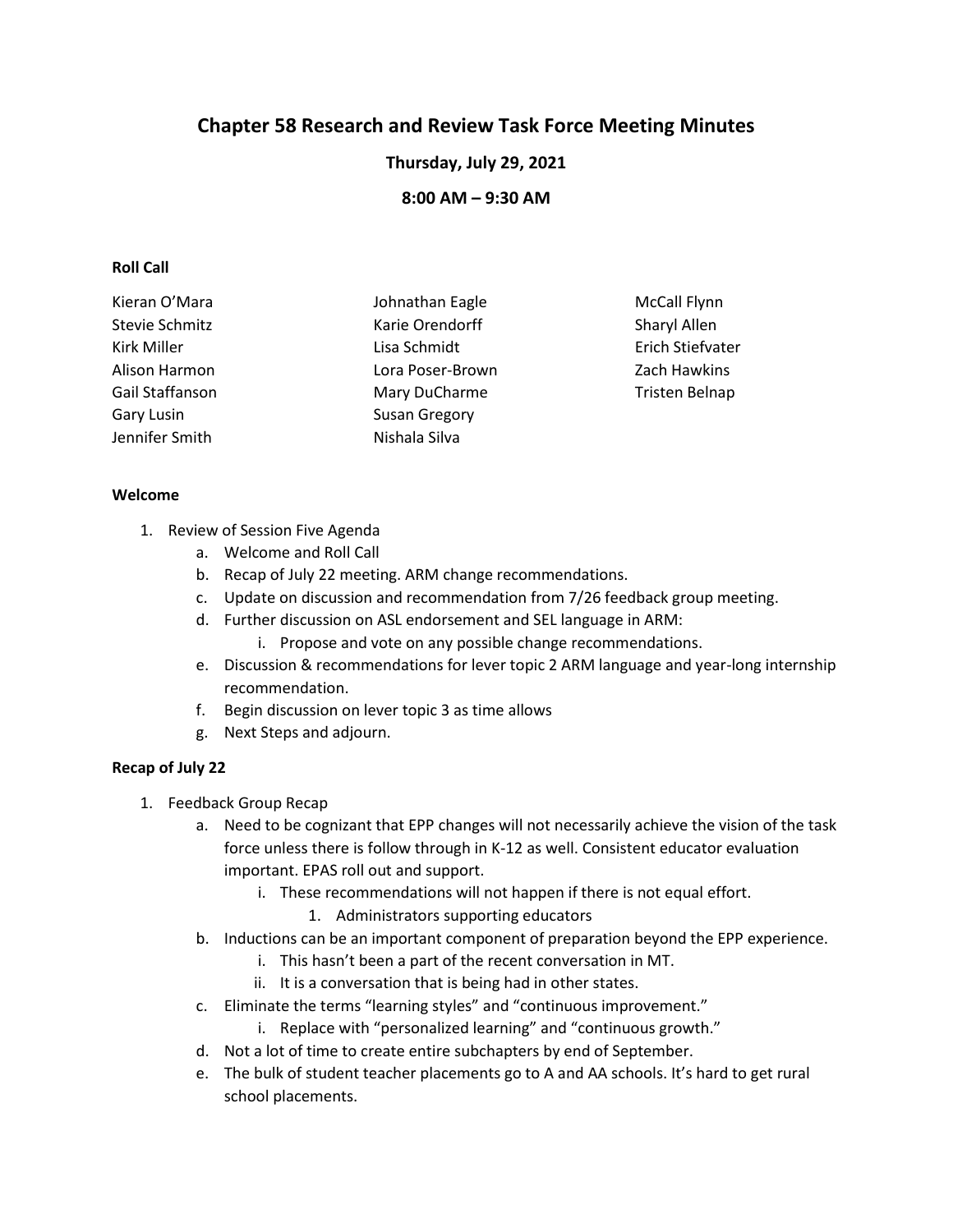- f. Alignment between Ch. 58 and Ch. 55 is important to consider together in a continuous cycle.
- 2. Lever Topic 1:
	- a. Pedagogy and Content:
		- i. Where in the ARM might the TF address SEL?
		- ii. Should American Sign Language be a separate sub- chapter, under the umbrella of Other World Languages, or addressed some other way?
		- iii. Other recommendations around Lever Topic 1?

## **Update on Discussion and Recommendations from Feedback Group Meeting**

- 1. 10.58.501 Teaching Standards:
	- a. Section (a): Insert language similar to: "and differentiate developmentally appropriate instruction for learners of all abilities based on evidence-based practice.
	- b. Section (b): add the word: "language."
	- c. Section (l): ass the word: "language."
	- d. Suggested to add sub-chapters around ESL and Indigenous Language Endorsement
	- e. Add a sub-chapter around ASL (at a later time?)
		- i. Needs to be considered as another language.
		- ii. What is the practicality of an endorsement by October?
		- iii. How does the MT endorsement process work?
			- 1. More info from Universities and OPI
			- 2. For ASL, ESL, and Indigenous Languages, how financially feasible is it?
	- f. Discussion on Indigenous Language:
		- i. MACIE wants to expand the opportunities for people to get Class 7 licensure and support people who already have Class 7 license and get them more professional development, i.e., conferences and trainings.
		- ii. Class 7 licensure is done through the tribes and each tribe has a different set of standards. Trying to create a more universal standard look on Class 7 licensure.
			- 1. Concerns over losing a large portion of indigenous language speakers.
			- 2. Offering more learning courses to students. Creating better opportunities for students.
	- g. University answers to previous sub-chapter questions:
		- i. Ch. 58 and standards are a "road map" to develop curriculum.
		- ii. Universities do not have the resources or capacity to develop own curriculum without this guidance.
		- iii. Endorsements give a reason to mandate curriculum.
		- iv. Proposals would need; a demand, resources available and capacity to offer proposed endorsements.
		- v. MSU has a professor that allows people to obtain Class 7 licensure.
	- h. EPP will need to decide on what they want to offer. Then, it will go onto to the Superintendent and then to BPE to become an official endorsement in the state of MT.
	- i. Is there a need in the market to develop an endorsement for ASL and Indigenous languages?
		- i. A need for ASL would be understood when offered as Other World Language.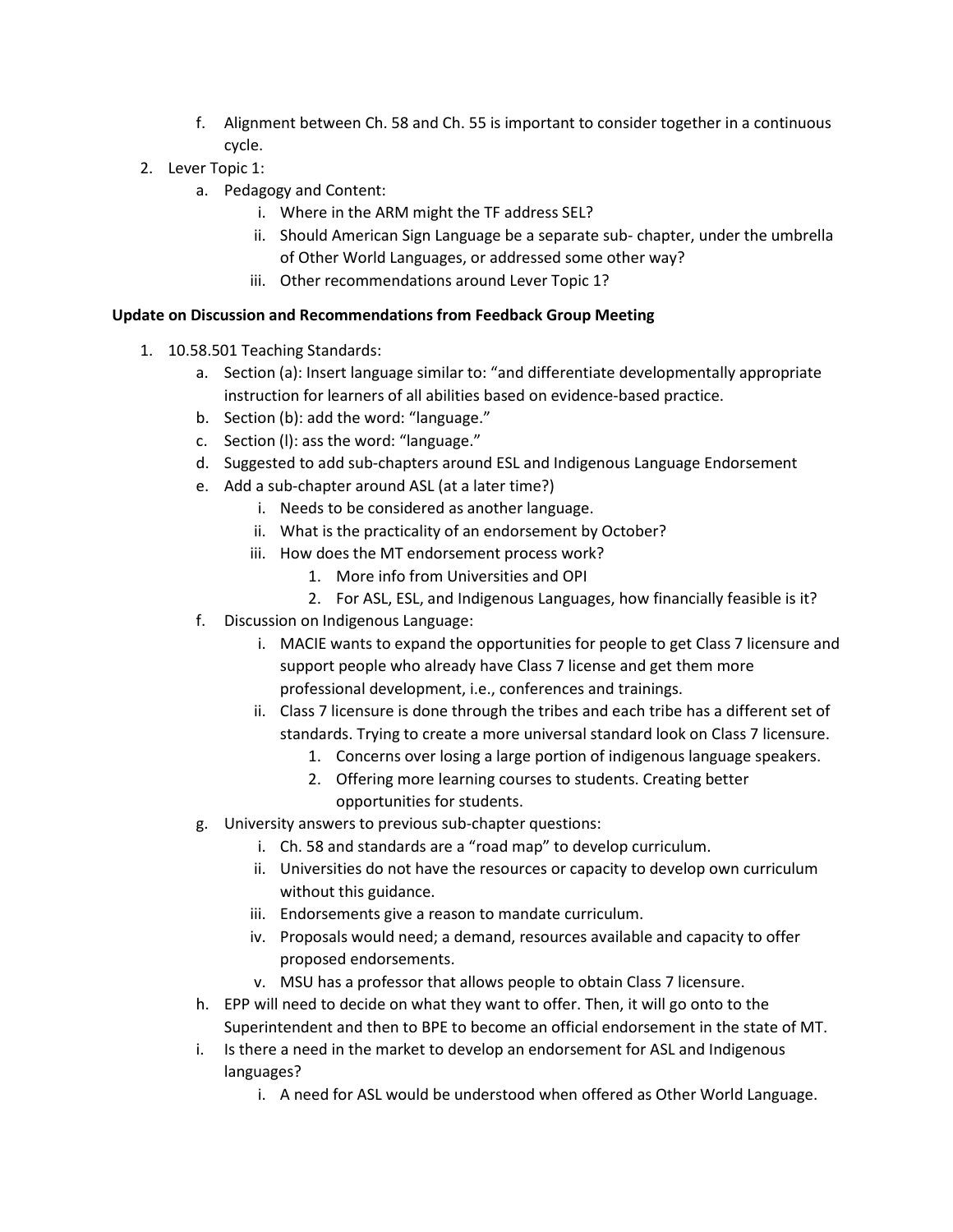- j. Are tribal colleges currently or intending to offer indigenous language as an elective in preparation?
	- i. Stone Child College Education Program Offers
		- 1. Look at website for the Associate's Strategy.
		- 2. Comes from an AnA grant.
	- ii. Concentration on maintaining what's left of each tribal language.
	- iii. Do Students pursuing Education degree not have to take the indigenous language degree?
		- 1. If students going after a Class 7 from the tribes want to maintain an adequate standing, they will have to take those language classes.
- k. Where are the requirements for the other endorsements listed in Ch. 58 subsection 500, and is this the most appropriate place to list them since not all endorsements are listed under here?
	- i. Comprehensive list of endorsements related to licensing found in Licensure itself.
	- ii. When not in 58, found in 57 in Licensing.
	- iii. All endorsements that EPPs can offer will be found in Ch. 58.

#### **Further Discussion on ASL Endorsement and SEL Language in ARM**

- 1. Clarification on whether the ASL would be for teaching other students like another foreign language class.
	- a. Ultimately up to the task force to decide what will be offered.
	- b. Intent is to add another language endorsement.
	- c. Offering regulation for ASL
- 2. Are universities recognizing ASL as a second language when they look at applicants? If an endorsement is offered to help students become fluent in ASL, will it help push universities to accept as a second language?
- 3. Early Learning students loved the ASL signs in the classroom. ASL offers easier form of communication for young developing minds.
- 4. Opportunity for public comment before vote
	- a. Public member Diane Fladmo voiced support in the addition of a subchapter around ASL
- 5. Make a recommendation to add an endorsement to add ASL Vote:
	- a. Mary: yes
	- b. Gary: yes
	- c. Lisa: yes
	- d. Alison: yes
	- e. Susan: yes
	- f. Kiran: yes
	- g. Gail: yes
	- h. Nishala: yes

Yay: 13 Unavailable: 2

6. Concern for continuity: No history background for people who will be picking up the process.

- i. Stevie: --
- j. McCall: yes
- k. Kirk: --
- l. Jennifer: yes
- m. Emily: yes
- n. Lora: yes
- o. Karie: yes